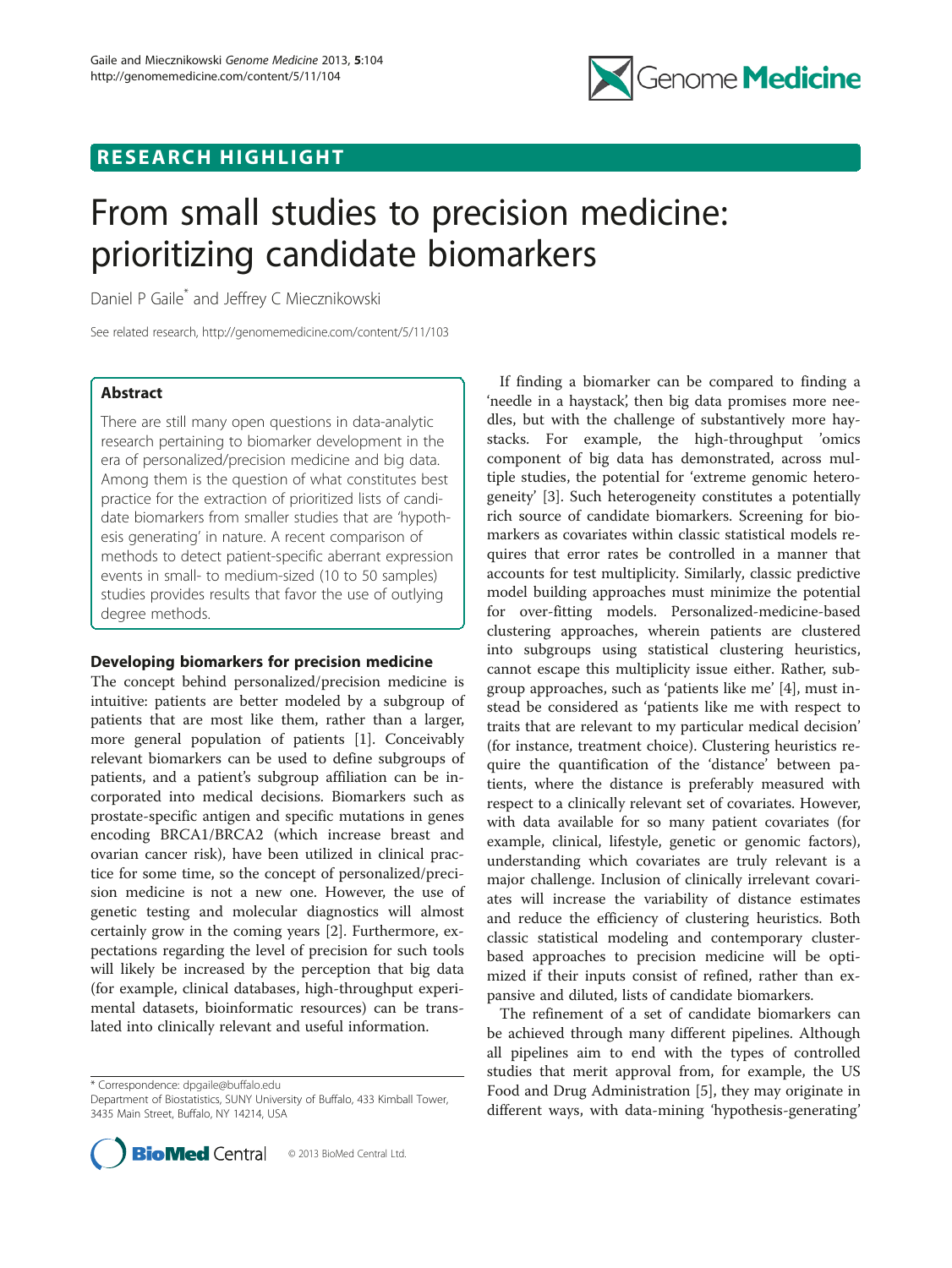approaches having become more prevalent in recent years. There are numerous open and important data analytic research questions associated with all stages of biomarker development [[6\]](#page-2-0). These include questions related to the analysis of hypothesis-generating pilot studies. Clearly, the identification of better candidate biomarkers at the beginning of the development pipeline will prove beneficial in the later stages of the process. Here, we discuss a recent comparison study [\[7](#page-2-0)] of different methods that generate prioritized lists of candidate biomarkers using data from small, hypothesis-generating studies.

# Identification of aberrant features

The study by Bottomly and colleagues [\[7](#page-2-0)] provides recommendations regarding the use of existing tools for the identification of patient/sample aberrant feature values, such as gene expression values in small- to mediumsized (10 to 50 samples) single-arm (all patients part of the same disease subgroup with no control group) studies. The study compared the  $Z$  score,  $R$  score, and both weighted and unweighted variants of the outlying degree (OD) metric. Each of these metrics measures the extent to which an observation can be considered an aberration (that is, an outlier) with respect to the distribution of the balance of the observations. The Z score measures an observation's deviation from the mean in standard deviations, the  $R$  score measures an observation's deviation from the median in median absolute deviations, and the (weighted) outlying degree is the (weighted) sum of the k smallest absolute deviations involving a particular observation (where  $k$  is the OD tuning parameter). Bottomly et al. provided simulation-based evidence suggesting the superiority of the OD heuristic over the other heuristics.

The most important aspect of the Bottomly et al. article is the study of outlying degree-based heuristics. Their simulation studies suggest the superiority of the OD heuristic over the Z-score and R-score heuristics and support the practice of setting the OD tuning parameter,  $k$ , equal to half the sample size. Additionally, the authors proposed two specific weighting schemes and presented evidence that suggests that the weighted variants of the OD heuristic can provide an improved performance if the hybridization characteristics of a substantial portion of the gene expression assays are profoundly affected in a few samples. These conclusions were drawn primarily from simulations in which the univariate distribution of simulated expression values was closely approximated by what might be expected for Affymetrix mRNA expression array data using a Robust Multi-array Average normalization approach. Their simulation design did not model the underlying expression covariance structure; however, the design was computationally feasible and its parameters (that is, a normal distribution

with a mean of  $7$  and a variance of 1, or a  $t$  distribution with a non-centrality parameter of 7 and 15 degrees of freedom) were easily defined and interpretable.

The Bottomly et al. study also included results from the analysis of Affymetrix expression data from 12 pediatric acute B-cell lymphoblastic lymphoma patients. Most notably, the application of the OD and Z-score heuristics to the Affymetrix expression scores for a particular sample returned a prioritized list that contained some biologically compelling candidate probe sets. Specifically, the sample was known to have had a single small interfering RNA (siRNA) hit and the prioritized list contained genes that would plausibly be dysregulated by such an event. These results demonstrate that the heuristics have the potential to deliver prioritized lists that contain at least some promising candidate aberrant expression values. However, the analysis of both simulated and real data suggests that the false-discovery rates of prioritized lists may be still be large, even within the top portion of the prioritized lists.

# From aberrant feature to candidate biomarker

The heuristics studied by Bottomly et al. are hypothesis generating in nature and their value lies in their ability to provide a prioritized list in which biologically and/or clinically meaningful expression aberrations 'rise to the top'. In order to be a valuable biomarker, a candidate assay must demonstrate properties to discriminate clinically relevant patient subgroups. In studies of the type considered by Bottomly *et al.*, the prioritized lists that are generated have unknown statistical significance and must be interrogated and refined by incorporating information external to the original experimental data. Since the statistical significance of the prioritized lists cannot be determined using the original data, the ability of the list to provide biologically/ clinically relevant aberrant expression patterns can only be assessed in subsequent studies. For example, members of the prioritized OD candidate list could be interrogated for biological importance, their assay values could be validated by other means (such as quantitative PCR), and their behavior within publicly available datasets could be analyzed. The most promising candidates could be carried forward from these additional analyses and assayed and tested within a properly powered validation study that includes suitable control groups.

Biomarker study designs involving large-scale clinical samples (for instance, sample sizes in the thousands) are becoming more prevalent [[3\]](#page-2-0). Indeed, such sample sizes may be required to validate and properly model biomarkers of reasonable effect size. On the other hand, smaller single-arm pilot studies may still contain invaluable information that can motivate the interrogation of other publicly available data sources, as well as guide the design and implementation of future studies. Bottomly